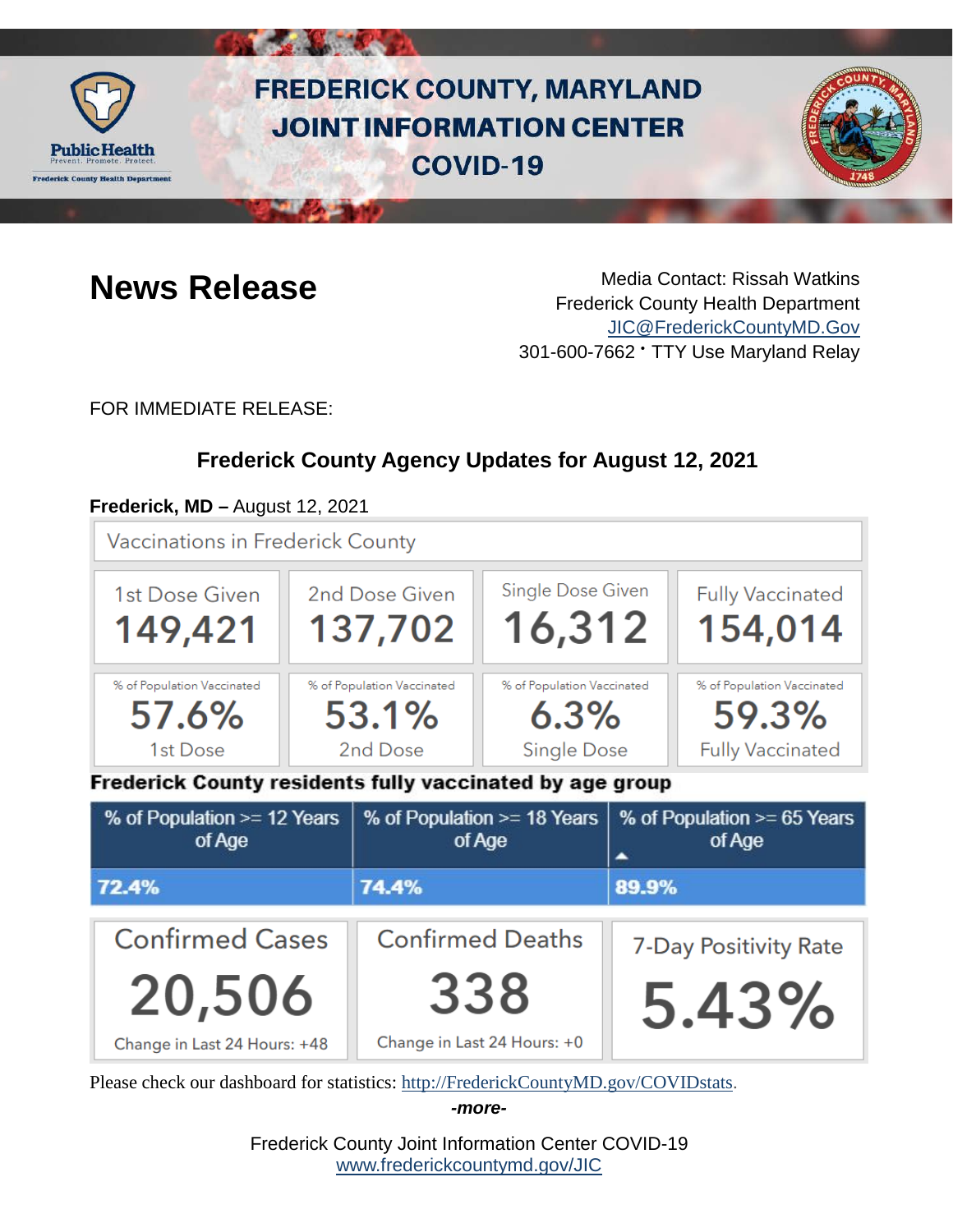

#### **Page 2/JIC**

# Updates from CDC

Level of Community Transmission in Frederick County, MD: [HIGH](https://covid.cdc.gov/covid-data-tracker/#county-view)

**MODERATE** 

Today, the level of community transmission in Frederick County increased from Substantial to High.

• [Level of Community Transmission](https://covid.cdc.gov/covid-data-tracker/#cases_community) is based on the number of cases in the last 7 days per 100,000 population and the number of tests in the last 7 days that have a positive result.

In areas with substantial and high transmission, **CDC recommends that everyone (including fully vaccinated individuals) wear a mask in public indoor settings** to help prevent spread of Delta and protect others. [Interim Public](https://www.cdc.gov/coronavirus/2019-ncov/vaccines/fully-vaccinated-guidance.html)  [Health Recommendations for Fully Vaccinated People.](https://www.cdc.gov/coronavirus/2019-ncov/vaccines/fully-vaccinated-guidance.html)



### Frequently Asked Question

Q: Do I need a booster dose of COVID-19 vaccine?

A: Vaccine advisers for the CDC will meet on Friday (Aug. 13) to discuss booster doses of Covid-19 vaccines and additional doses for some immunocompromised people. Research is ongoing and this will be updated as more information becomes available.

[https://www.fda.gov/news-events/press-announcements/coronavirus-covid-19-update-fda-authorizes](https://www.fda.gov/news-events/press-announcements/coronavirus-covid-19-update-fda-authorizes-additional-vaccine-dose-certain-immunocompromised)[additional-vaccine-dose-certain-immunocompromised](https://www.fda.gov/news-events/press-announcements/coronavirus-covid-19-update-fda-authorizes-additional-vaccine-dose-certain-immunocompromised)

# JIC Partner Updates

City of Frederick: Masks are required for entry to buildings. Depending on your length of stay, you may be asked to complete a screening-in process. <https://www.cityoffrederickmd.gov/covid19>

Frederick County Government: Build your career with us on August 27, 2021 from 10 a.m.-2 p.m.

The career fair is a partnership of Frederick County Division of Parks & Recreation, Public Works, TransIT, Animal Control, and Frederick County Sheriff's Office.

This career fair is designed to connect job seekers that may be interested in Full or Part-Time employment.



Talk with managers, supervisors, and apply on-site for a variety of jobs. Frederick County Government is an Equal Opportunity Employer.<https://www.facebook.com/events/1445464072490250/>

> Frederick County Joint Information Center COVID-19 [www.frederickcountymd.gov/JIC](https://frederickcountymd.gov/JIC) *-more-*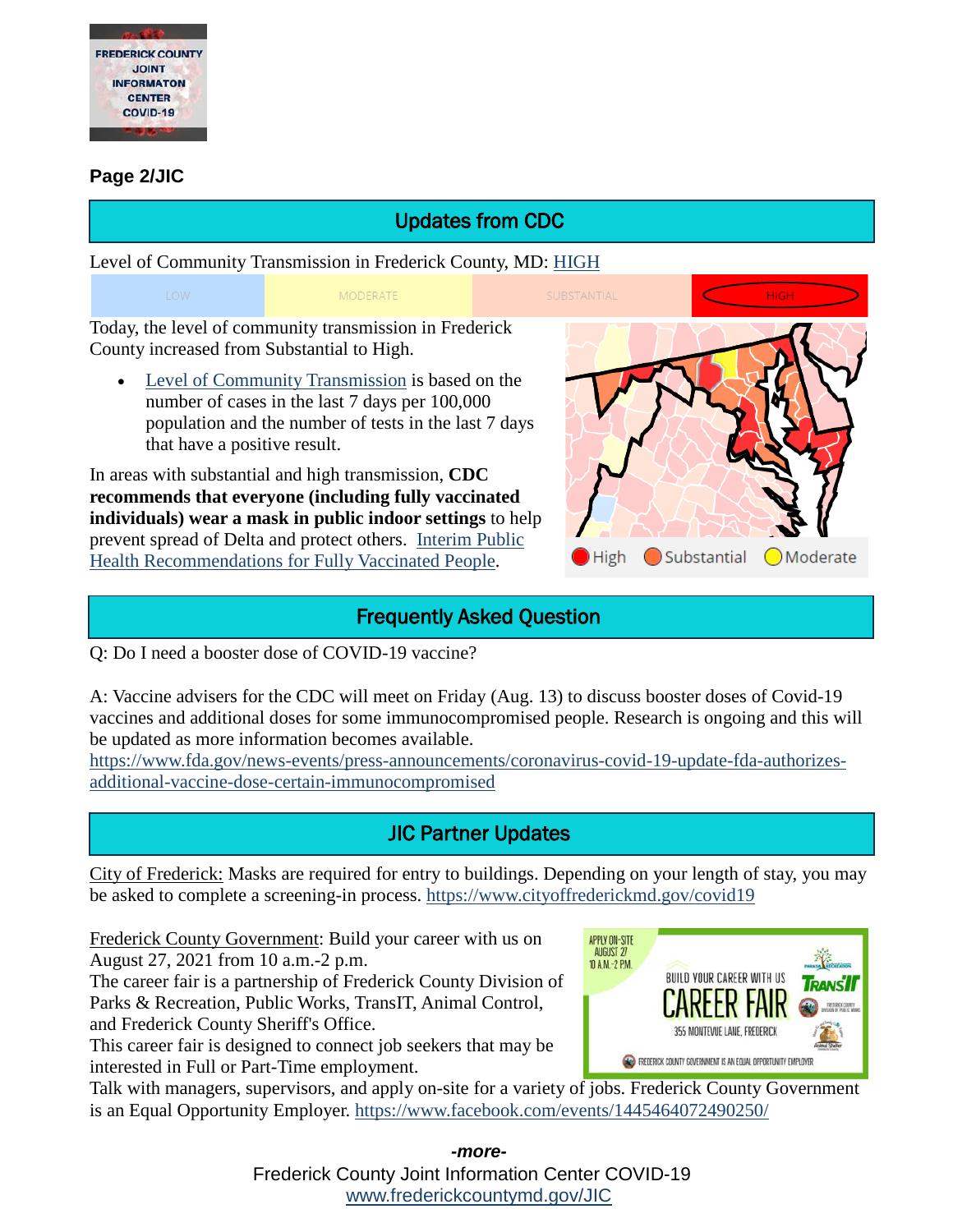

#### **Page 3/JIC**

## Maryland Updates

Are the COVID-19 vaccines working?

What is a post-vaccination infection?

Is Maryland going to require a vaccine passport?

Can you mix and match COVID-19 vaccines?

Will getting a COVID-19 vaccine cause me to test positive for COVID-19 on a viral test?



Get these answers and more on our Trending Questions page at [bit.ly/3v8h2j9](https://bit.ly/3v8h2j9)



Would you like to share your views on contact tracing? Take a brief online survey to help improve contact tracing in Maryland: [https://bit.ly/3gr2s0Y.](https://bit.ly/3gr2s0Y)

Support is available for Marylanders who have had COVID-19. Join [Maryland](https://www.facebook.com/MDHealthDept/?__cft__%5b0%5d=AZUk6Fzk0s89mYRH-6wgrLtu80xzUvSOkncRUceN2Yeax5nVp9nvVbxAcQxzSdiNiu0edzxY8elfyx3HzvFpOcHXtMcfadoWBr1oFUyoW6hkvgrCBMRbZ0W778f8yZD0K9BVsXpNDCdbEN67KABUclBu8TTFJM-HuYbg7UAB7QEr-w&__tn__=kK-R)  [Department of Health](https://www.facebook.com/MDHealthDept/?__cft__%5b0%5d=AZUk6Fzk0s89mYRH-6wgrLtu80xzUvSOkncRUceN2Yeax5nVp9nvVbxAcQxzSdiNiu0edzxY8elfyx3HzvFpOcHXtMcfadoWBr1oFUyoW6hkvgrCBMRbZ0W778f8yZD0K9BVsXpNDCdbEN67KABUclBu8TTFJM-HuYbg7UAB7QEr-w&__tn__=kK-R) and [NAMI Maryland](https://www.facebook.com/namimaryland/?__cft__%5b0%5d=AZUk6Fzk0s89mYRH-6wgrLtu80xzUvSOkncRUceN2Yeax5nVp9nvVbxAcQxzSdiNiu0edzxY8elfyx3HzvFpOcHXtMcfadoWBr1oFUyoW6hkvgrCBMRbZ0W778f8yZD0K9BVsXpNDCdbEN67KABUclBu8TTFJM-HuYbg7UAB7QEr-w&__tn__=kK-R) on Aug. 12 from 6:30 to 8 p.m. for a peer support session to discuss the road to recovery and coping resources. Learn more: [covidconnect.health.maryland.gov](http://covidconnect.health.maryland.gov/?fbclid=IwAR0WogCiNFdMwtFf8VeJ0M5YEc2GbD65cx_Q57aIYLEnDKGu-Q-HOywwDqg)



CovidCONNECT **Support Groups** 

Virtual support for people who've had COVID-19.

Join us Thursday, Aug. 12, 6:30 to 8 p.m. Learn more: covidconnect.health.maryland.gov



*-more-*

Frederick County Joint Information Center COVID-19 [www.frederickcountymd.gov/JIC](https://frederickcountymd.gov/JIC)